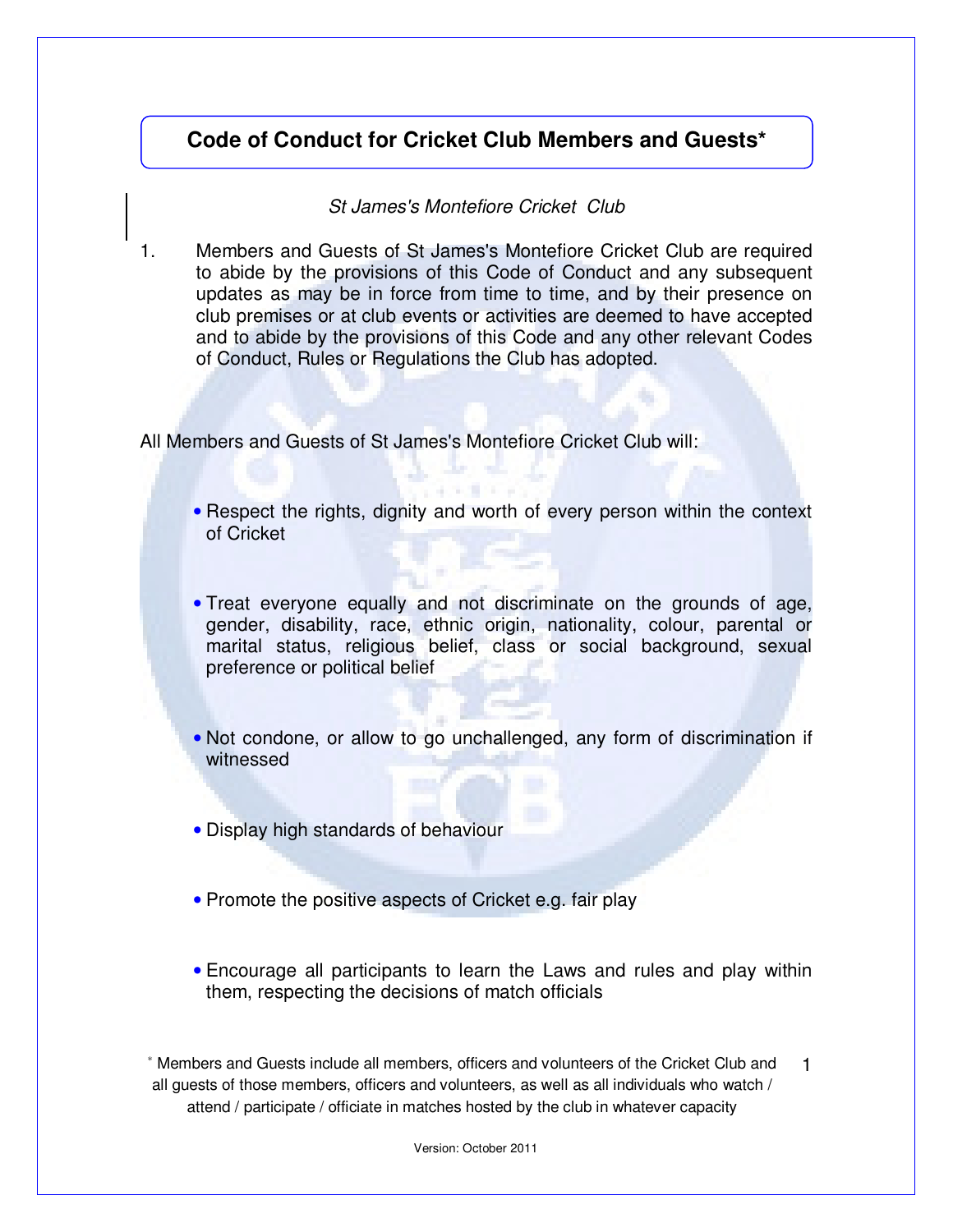- Actively discourage unfair play, rule violations and arguing with match officials
- Recognise good performance not just match results
- Place the well-being and safety of children above the development of performance
- Ensure that activities are appropriate for the age, maturity, experience and ability of the individual
- Respect children's opinions when making decisions about their participation in Cricket
- Not smoke, drink or use banned substances whilst actively working with children in the Club.
- Not provide children with alcohol when they are under the care of the Club
- Follow ECB guidelines set out in the 'Safe Hands Cricket's Policy for Safeguarding Children' and any other relevant guidelines issued
- Report any concerns in relation to a child, following reporting procedures laid down by the ECB
- In addition to the above, all Club Officers and Appointed Volunteers will:
	- $\circ$  Have been appropriately vetted, if required, before taking on their role
	- o Hold relevant qualifications and be covered by appropriate insurance

∗ Members and Guests include all members, officers and volunteers of the Cricket Club and all guests of those members, officers and volunteers, as well as all individuals who watch / attend / participate / officiate in matches hosted by the club in whatever capacity 2